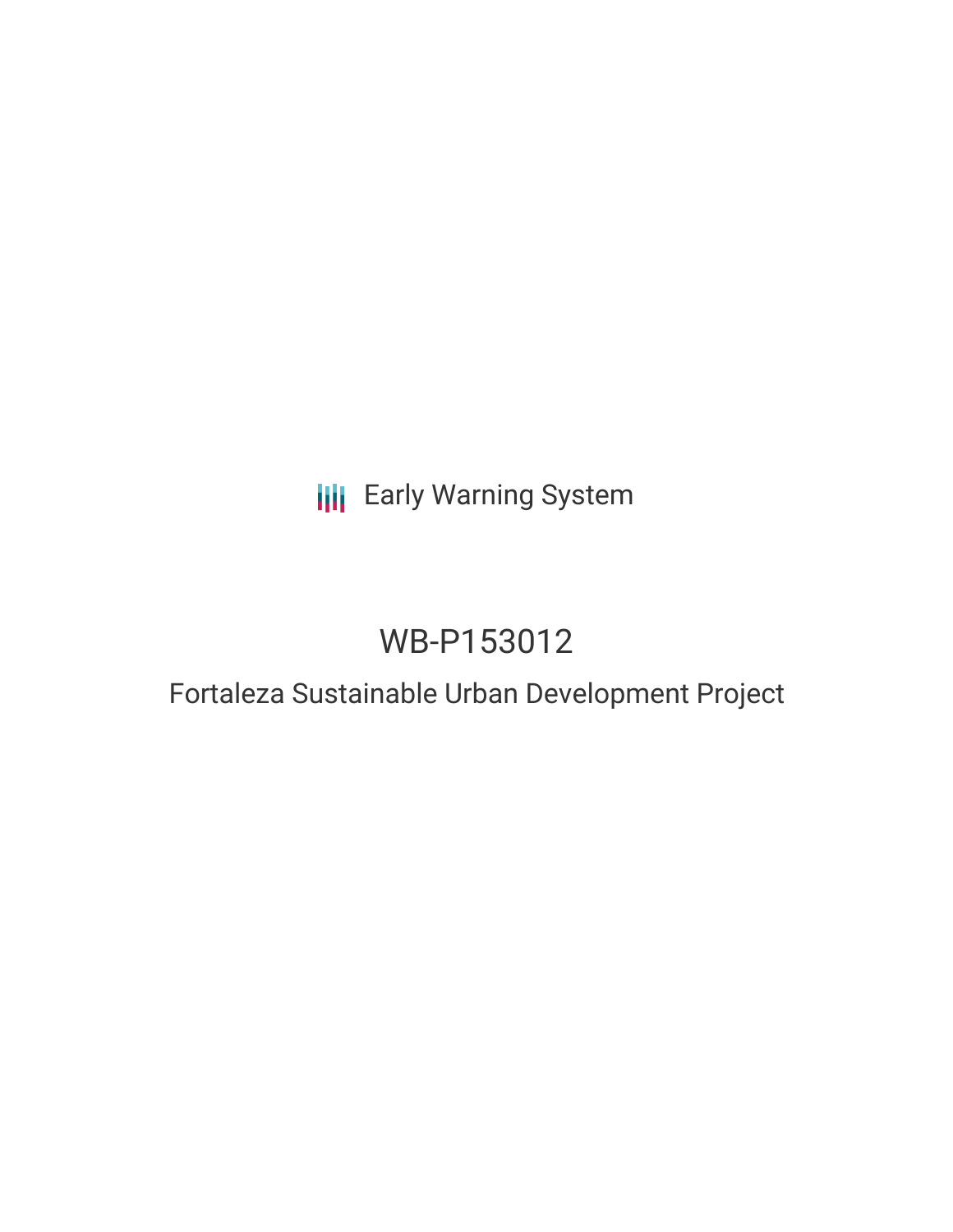

#### **Quick Facts**

| <b>Countries</b>               | Brazil                      |
|--------------------------------|-----------------------------|
| <b>Financial Institutions</b>  | World Bank (WB)             |
| <b>Status</b>                  | Active                      |
| <b>Bank Risk Rating</b>        | B                           |
| <b>Sectors</b>                 | <b>Water and Sanitation</b> |
| <b>Investment Type(s)</b>      | Loan                        |
| <b>Investment Amount (USD)</b> | \$73.30 million             |
| <b>Project Cost (USD)</b>      | \$146.60 million            |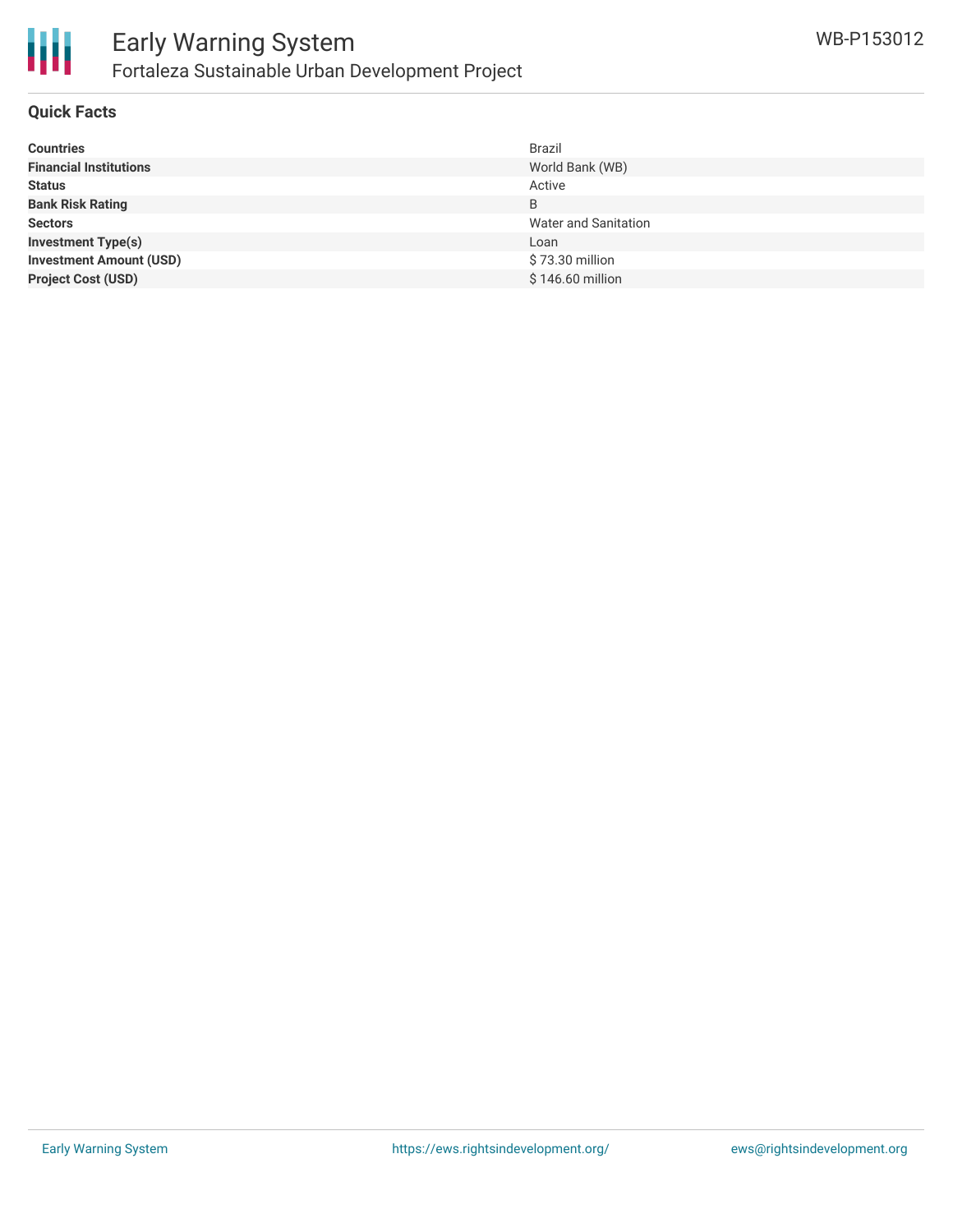

#### **Project Description**

The objectives of the Fortaleza Sustainable Urban Development Project for Brazil are to: (a) strengthen the capacity of the Municipality of Fortaleza for land use planning and land-based financing; and (b) enhance urban environment and rehabilitate public spaces, through interventions in selected areas of the Vertente Marítima Basin and of the Rachel de Queiroz Park. There are three components to the project, the first component being urban and environmental restoration. The objective is to promote urban and environmental restoration of selected areas of the city through selected investments in public spaces and sanitation. Implementation of these interventions also aims at strengthening the PMF's capacity for urban planning and environmental management. This component includes two subcomponents: restoration of Rachel de Queiroz (RDQ) park, and reducing point-source pollution along Vertente Marítima (VM). The second component is the strengthening planning and landbased financing. Finally, the third component is the project management. Provision of support for, inter alia: (i) the technical and administrative management and the monitoring and evaluation of the project; (ii) the carrying out the project's financial management and procurement requirements; (iii) the carrying out of outreach activities in connection with the project; (iv) the provision of equipment and training (on, inter alia, technical, environmental and social safeguards management) to SEUMA's staff for the purpose of project implementation; and (v) the provision of technical assistance and supplies to strengthen the Borrower's auditing, financial control and procurement capacity.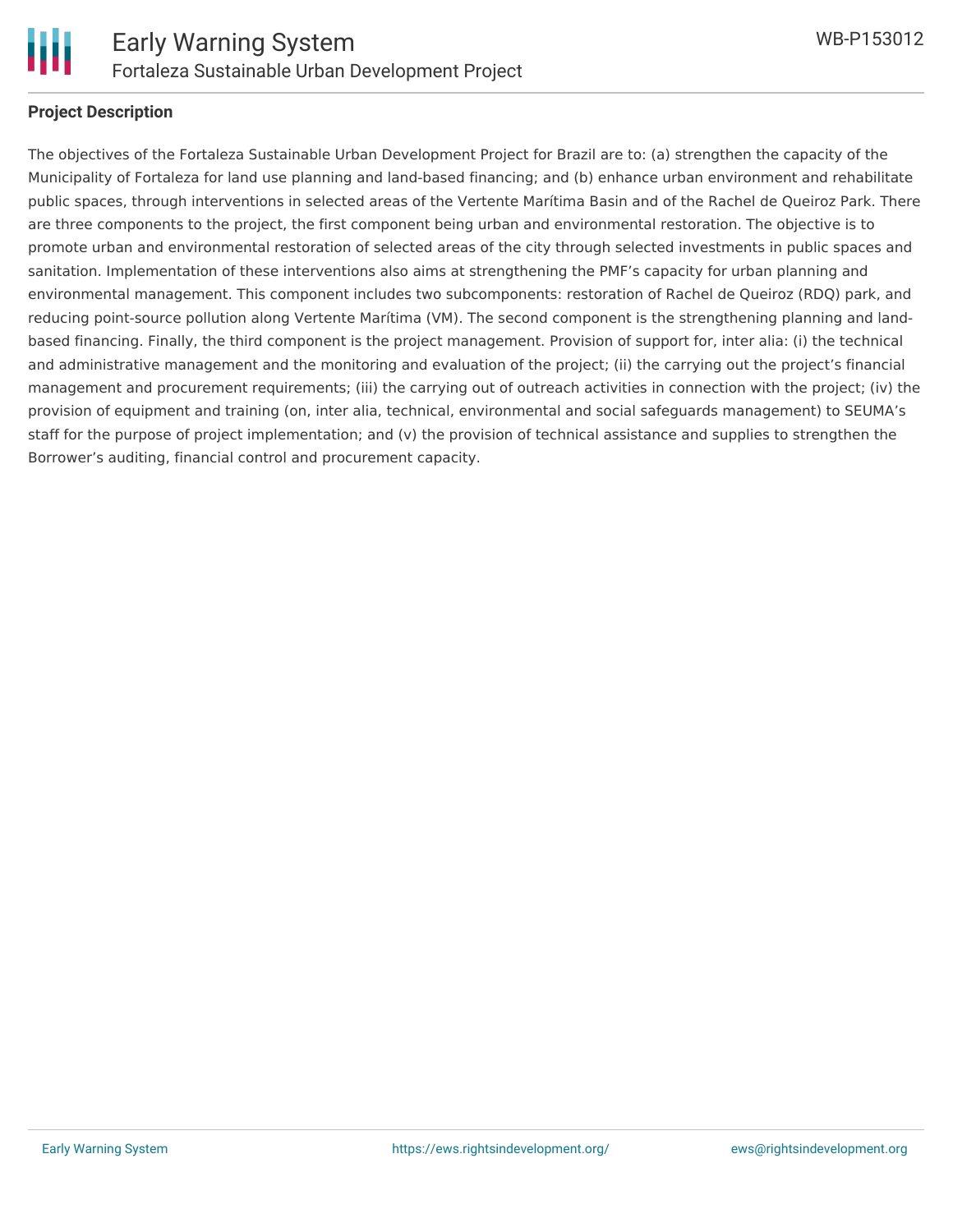

#### **Investment Description**

World Bank (WB)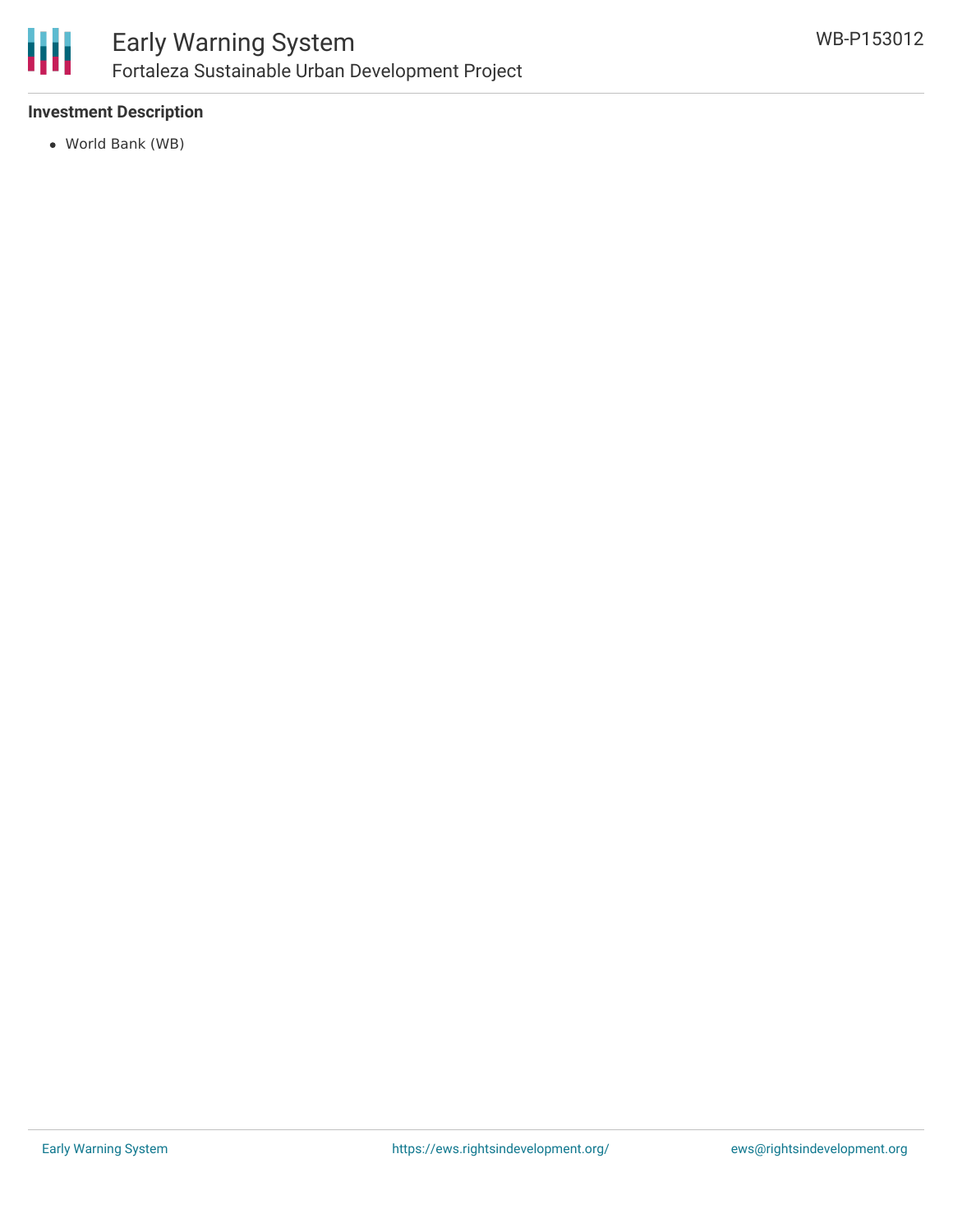

#### **Contact Information**

ACCOUNTABILITY MECHANISM OF WORLD BANK

The World Bank Inspection Panel is the independent complaint mechanism and fact-finding body for people who believe they are likely to be, or have been, adversely affected by a World Bank-financed project. If you submit a complaint to the Inspection Panel, they may investigate to assess whether the World Bank is following its own policies and procedures for preventing harm to people or the environment. You can contact the Inspection Panel or submit a complaint by emailing ipanel@worldbank.org. You can learn more about the Inspection Panel and how to file a complaint at: http://ewebapps.worldbank.org/apps/ip/Pages/Home.aspx.